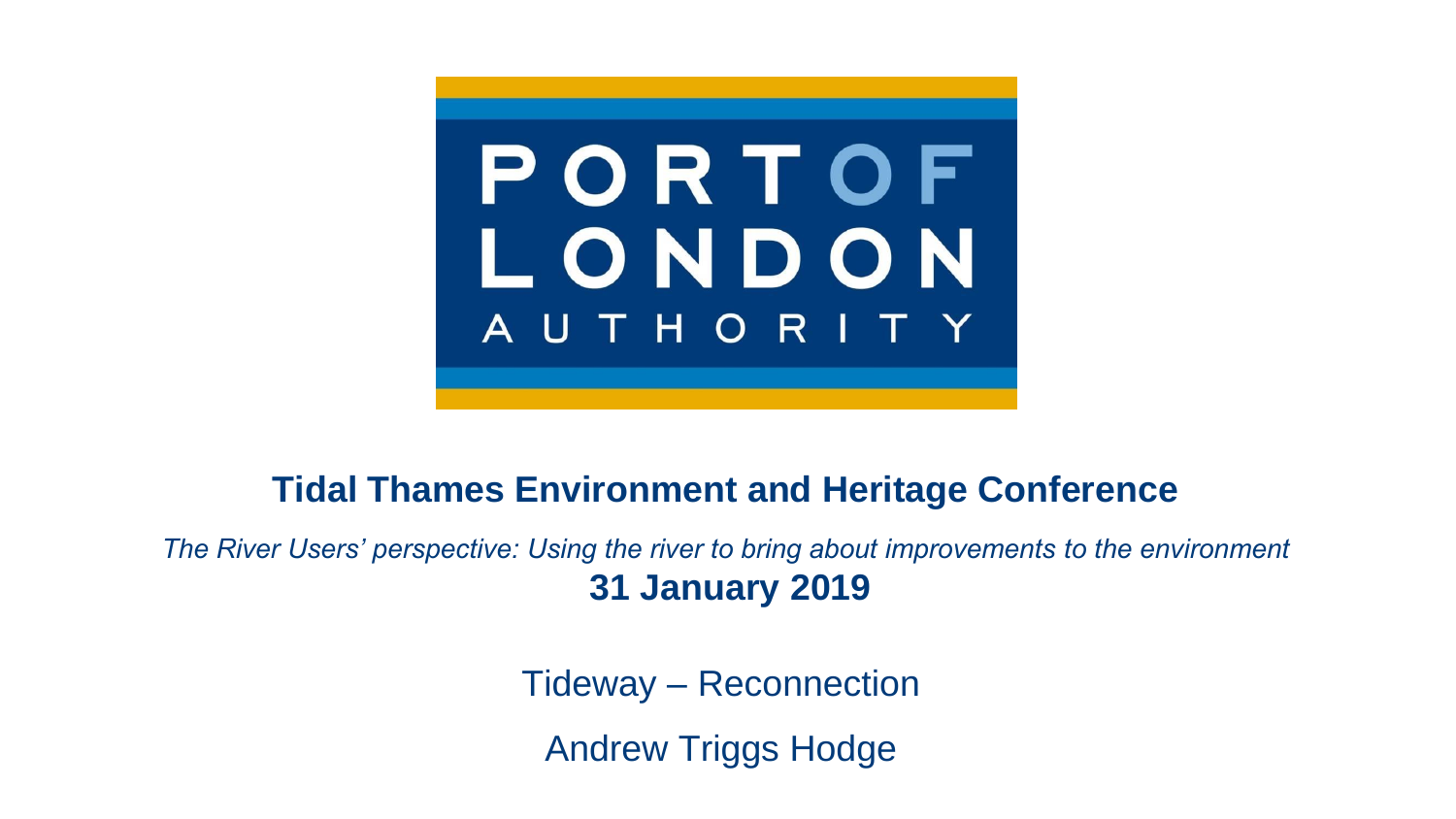## **"Using the river to bring about improvements to the river"**

- What does "Using" mean?
	- Who, Why The right stakeholders
	- How The right motivations.
- What does "improvements" mean?
	- Gardeners, farmers, estate managers, rangers or other?

• Assuming it's not currently good enough – what needs to change / what needs to be added?



• AIM functional, reflecting nature, humans and nature working together

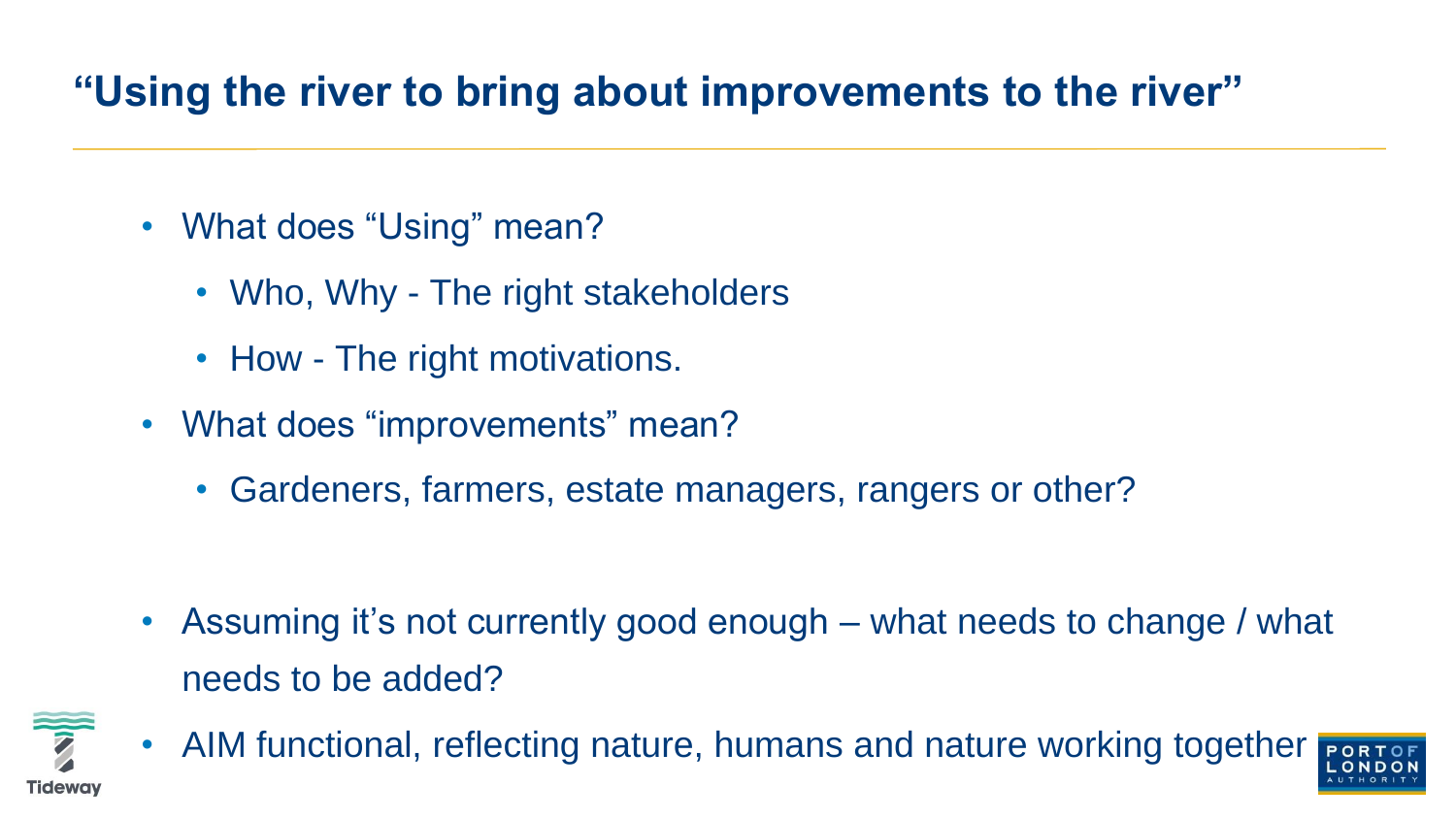## **Tideway Reconnection agenda**

- 1. Improved awareness / understanding of the river and its environment by local communities: mainly by the young.
	- Through recreation / enviro projects. Adding value
- 2. Skills and education opportunities to bring it into the 'real world'.
	- Breaking Barriers, safety courses, coaching courses etc. CV building
- 3. Employment routes open and promoted to all riverside communities
	- Tie the river into peoples livelihoods. Is it as "diverse" as it should be?



#### THE RIVER ECONOMY

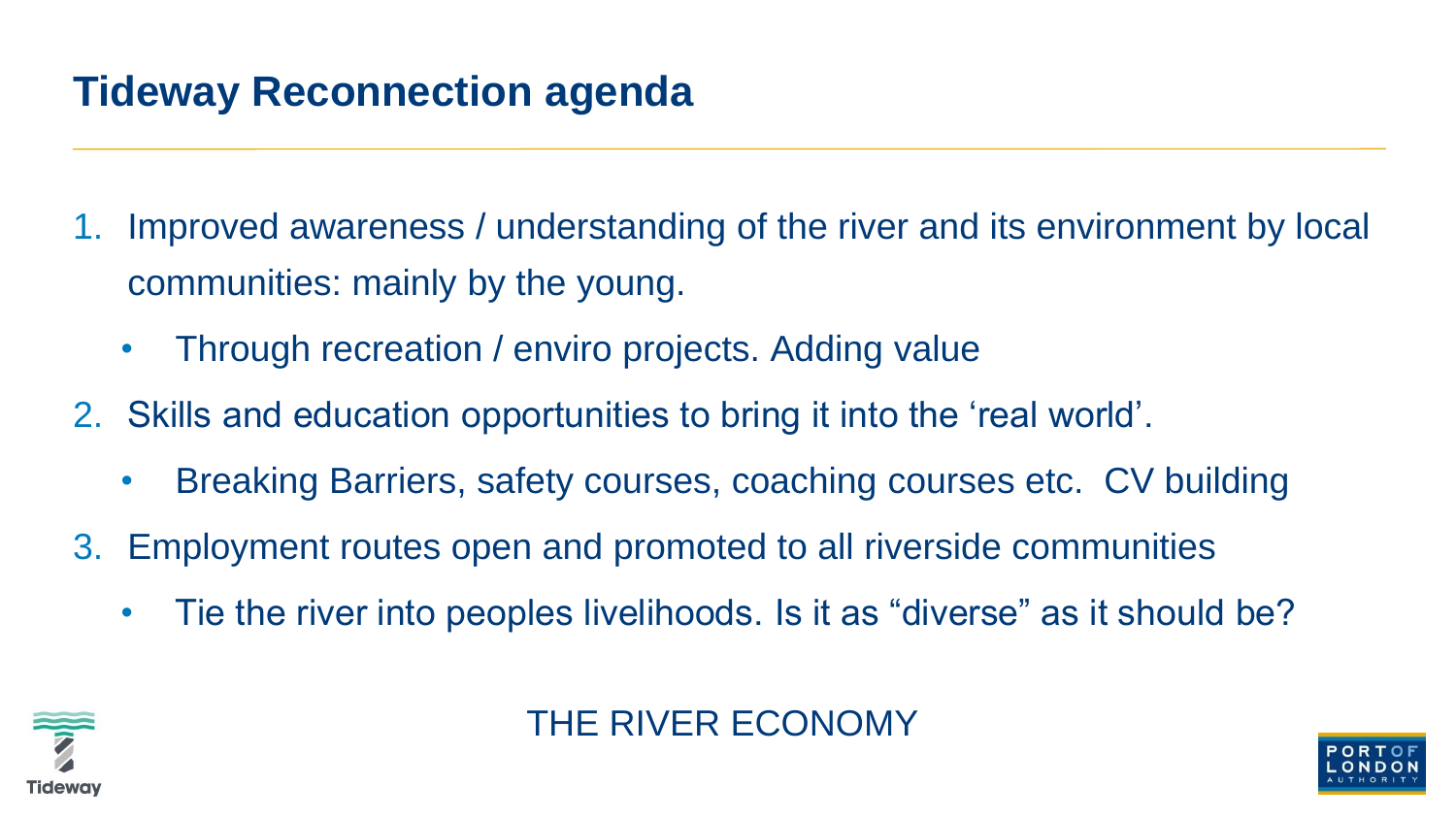## **General experience**

- Benchmark, ThinkBeyond, sports consultants: "a rise in cause-related marketing in sport" 86% of consumers want companies to take a stand on societal issues.
	- Foreshore Festival: combined messaging sport and the environment.
	- LYR Breaking Barriers: combines sport and skills / education to inspire.
	- WaterTrek, WhaleBag, FISA/WWF
- People want to know more:
	- Tideway research, the more people know, the happier they are!



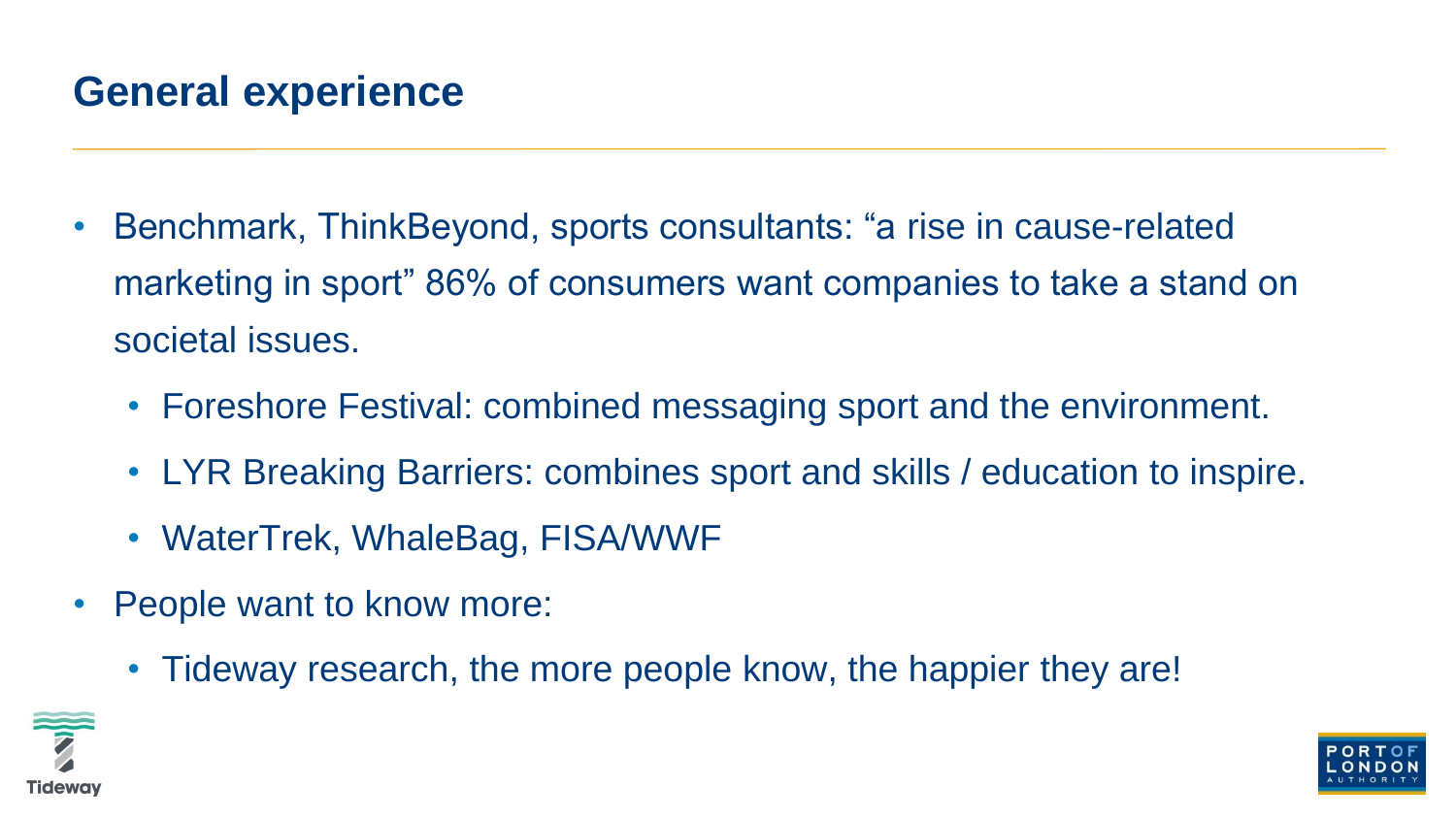

- 1. If the right agendas are prioritized the right stakeholders will have the right motivation – Bottom up.
- 2. Drive the right culture through major projects and key stakeholders to empower – Top down.



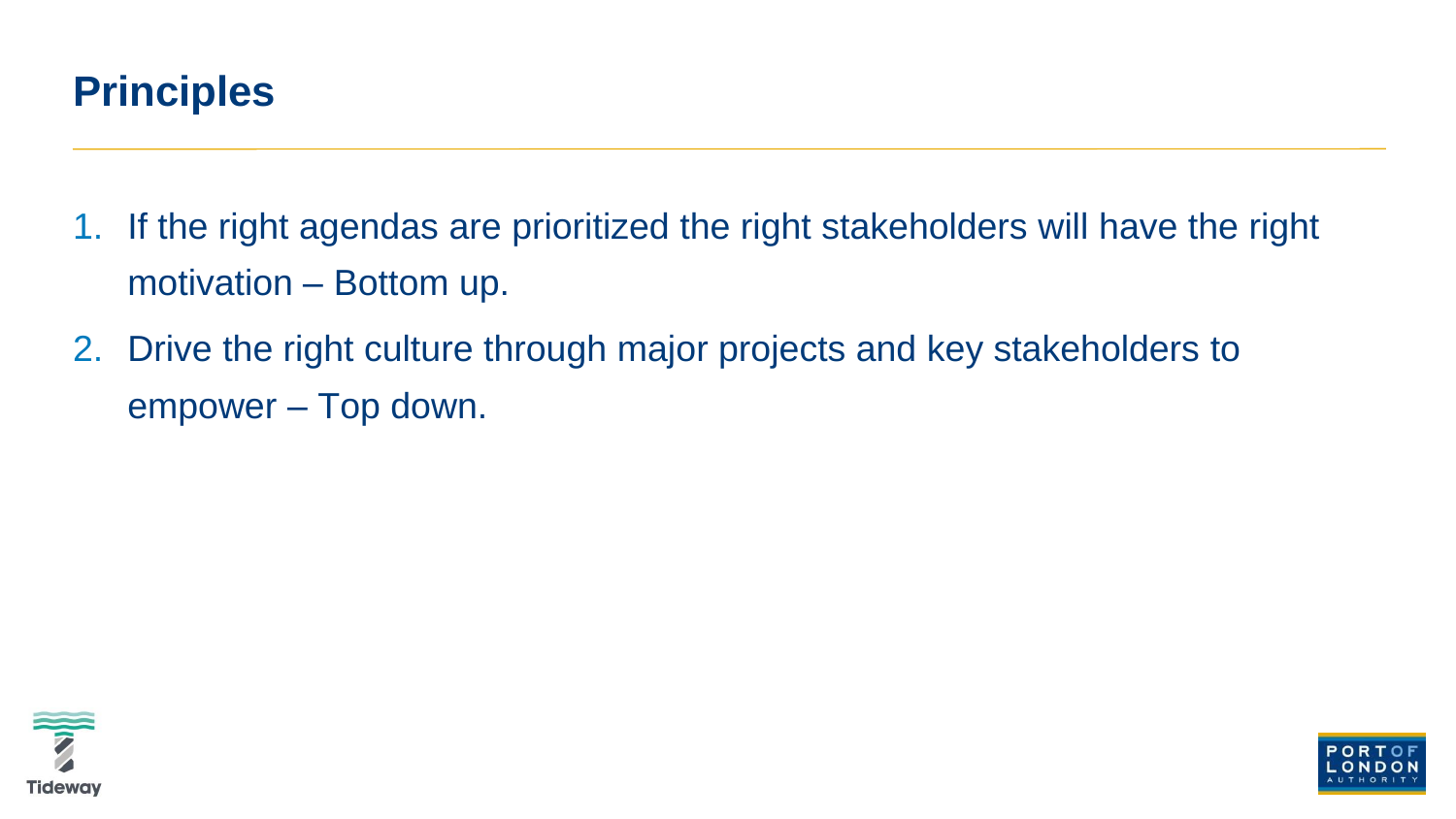### **What needs to change / to be added**

- Agenda The Tideway needs to diversify / rebalance the usership, it's economy
- Culture PLA's role. Stewards, to inspiration, to give security.
- Solution To find profitable solutions, that are tested and delivered.

Drive a diverse economy with environment at its heart.